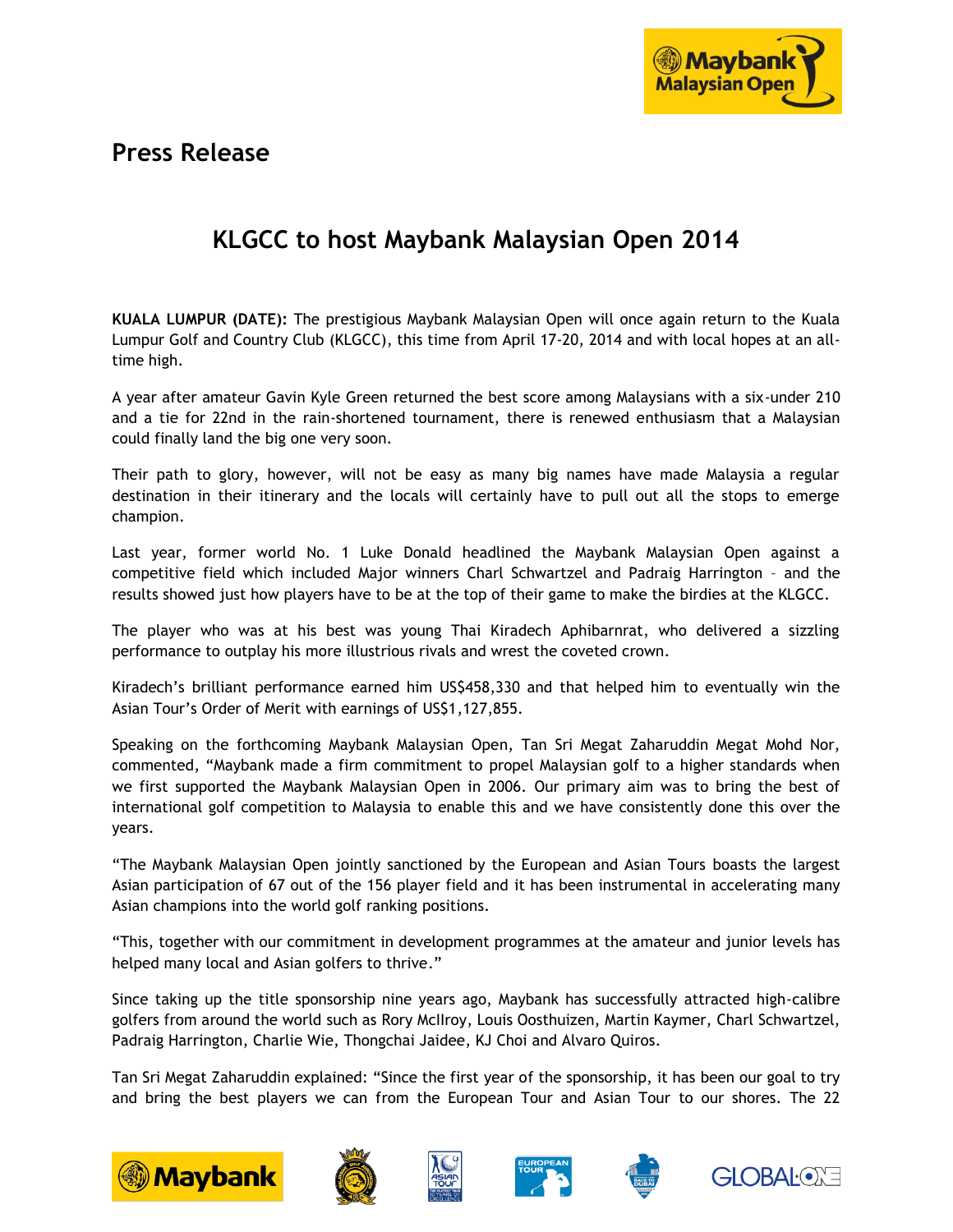

Malayasians we got into the field each time would have benefitted tremendously from this competition. Obviously, we are still waiting for a Malaysian to win it."

On KLGCC's appointment as the host venue, Tan Sri Megat Zaharuddin commented: "KLGCC provided the backdrop to a superb finish this year and we are pleased it will once again be the host. The Maybank Malaysian Open is a world-class tournament and it is only fitting that it is hosted at a premier venue like KLGCC."

Meanwhile, Malaysian Golf Association (MGA) president Admiral (R) Tan Sri Mohd Anwar Mohd Nor, said: "The Maybank Malaysian Open is without doubt among the most prestigious tournaments in this region. We have continued to grow bigger and better, with more top-draw players making the Maybank Malaysian Open a 'must play' event due to its world-class status."

KLGCC's General Manager, Steven Thielke was honoured that the club has once again been given the privilege of hosting the Maybank Malaysian Open this year. "It is certainly an honour for the club to be the host for the fifth consecutive year. The Maybank Malaysian Open is a world-class event and we will endeavour to deliver our best for this tournament."

Meanwhile, tournament promoters GlobalOne confirmed the prize purse will remain at US\$2.75 million for the 53rd edition of the event, which is jointly sanctioned by the Asian Tour and European Tour.

The Maybank Malaysian Open was the first tournament in Asia to be co-sanctioned by The European and Asian Tours in 1999, the year Gerry Norquist took home the title.

More details and information on the 2014 Maybank Malaysian will be announced at a later date. Keep abreast with the latest news at [www.maybankmalaysianopen.com](http://www.maybankmalaysianopen.com/) and connect with us via Facebook at [www.facebook.com/maybankmalaysianopen](http://www.facebook.com/maybankmalaysianopen) or Twitter at [www.twitter.com/maybankmsiaopen](http://www.twitter.com/maybankmsiaopen)











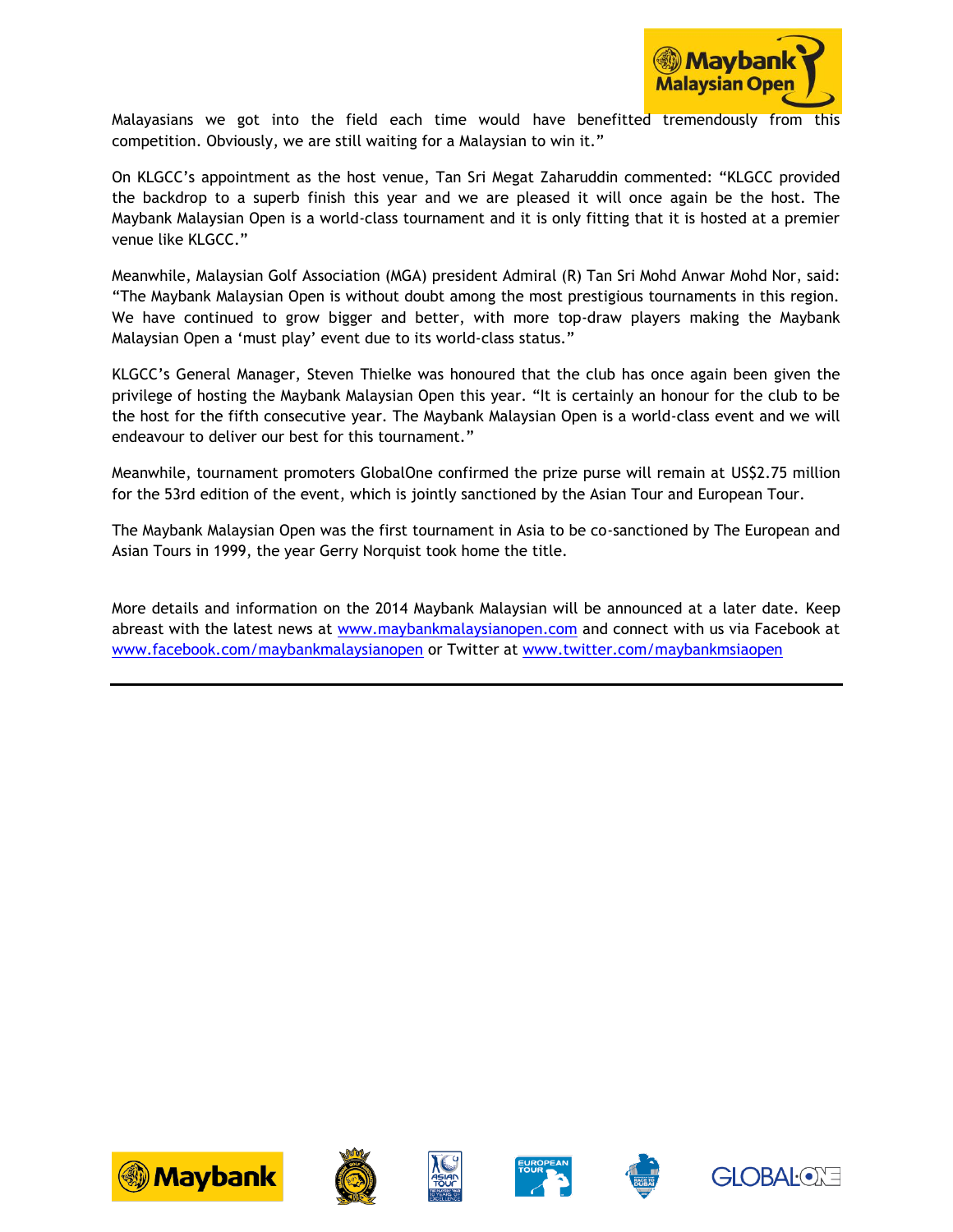

For any media editorial enquiries on Maybank Malaysian Open 2014, please contact:

### **Media Twenty Four Seven Sdn Bhd**

Zailatul Farita Mohd Yusof Abdullah Abdul Rahman +6019 300 7882 +6012 663 7454

#### **About Maybank**

#### **About Maybank**

The Maybank Group is South East Asia's fourth largest bank by assets. It has an international network of over 2,200 offices in 20 countries namely Malaysia, Singapore, Indonesia, Philippines, Brunei Darussalam, Vietnam, Cambodia, Thailand, Papua New Guinea, Hong Kong SAR & People's Republic of China, Bahrain, Uzbekistan, Myanmar, Laos, Pakistan, India, Saudi Arabia, Great Britain and the United States of America. The Group offers an extensive range of products and services, which includes consumer and corporate banking, investment banking, Islamic banking, stock broking, insurance and takaful and asset management. It has over 47,000 employees serving more than 22 million customers worldwide. (*[www.maybank.com\)](http://www.maybank.com/)*

#### **About the Malaysian Golf Association**

The Malaysian Golf Association (MGA) is the sole governing body of golf in Malaysia that was founded in 1929 by representatives of golf clubs to promote the sport while preserving its traditions and integrity. The non-government organization is run by passionate volunteers who have a love for the game of golf, with the help of a team of management staff. The association's portfolios have increased over the years ranging from conducting 14 state amateur opens, national amateur open, national amateur close, Malaysian Open to processing handicaps through its National Handicap System to promoting grassroots programs and training of athletes to represent Malaysia in international events.

#### **The European Tour**

The European Tour is committed to celebrating the game of golf from the origins of the professional game, building a proud history of achievement, sportsmanship and integrity as well as showcasing our diverse global talent and rich landscapes. The European Tour's innovative approach enables us to embrace the world, combining championships of tradition with new tournaments in the cities and countries of the future. The European Tour International Schedule, which from 2009 has incorporated The Race to Dubai, is a thriving global brand which, in 2013, will feature a minimum of 45 tournaments spread across all five continents of the world; the European Challenge Tour focuses on the up and coming players of the future; while the European Senior Tour provides a new start for champions celebrating their 50th birthday. The European Tour's corporate identity features the iconic silhouette image of six-time Open Champion Harry Vardon who gives his name to The Harry Vardon Trophy, presented to the player who is crowned European Tour Number One and winner of The Race to Dubai at the end of the season.